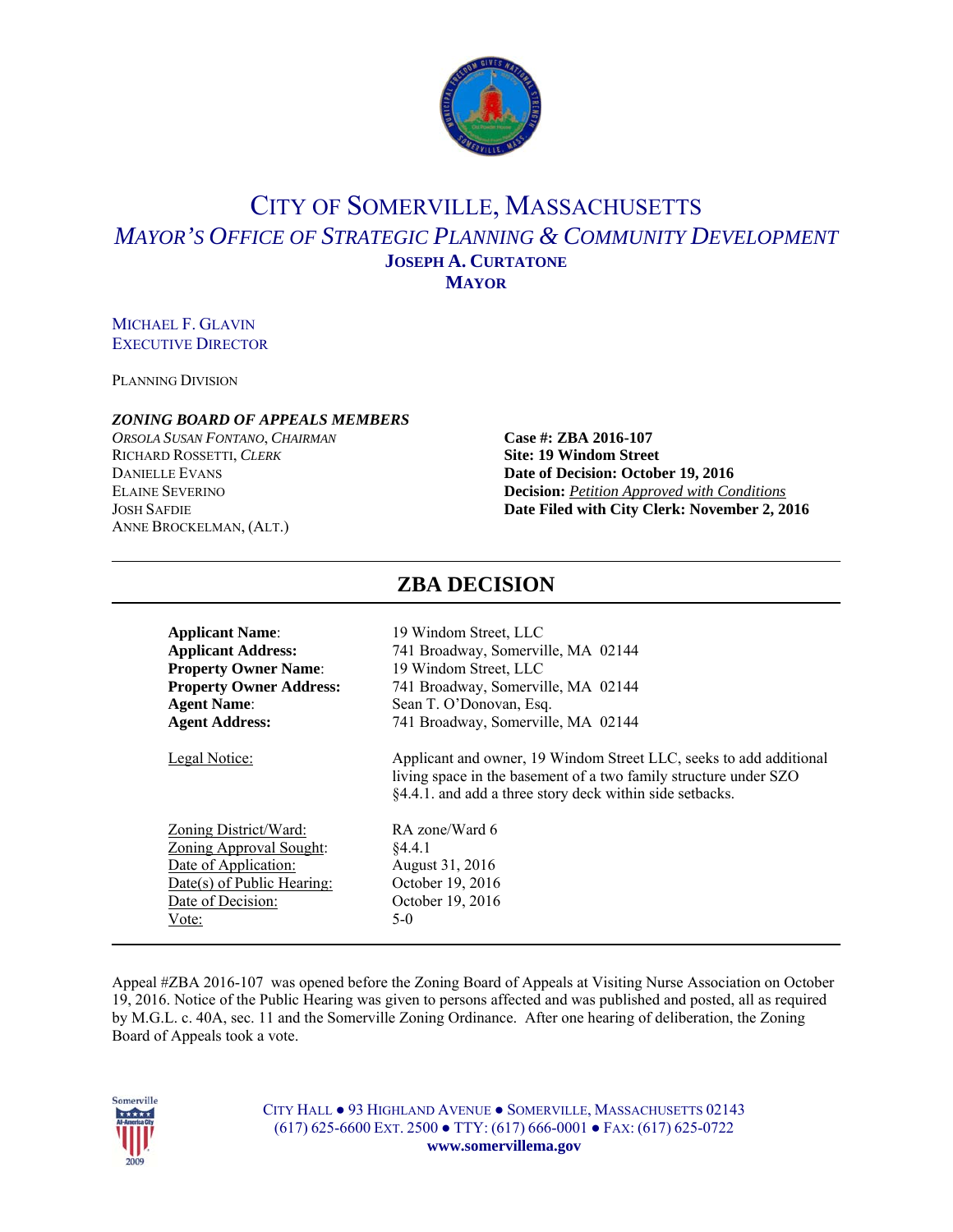#### **DESCRIPTION:**

The applicants propose to redo the basement and add approximately 1,000sf of living space. The use as shown in plan will be 4 bedrooms. Applicants also propose to add a three level deck to the rear of the house which is within the setbacks. Parking requirements will not change.

#### **FINDINGS FOR SPECIAL PERMIT (SZO §4.4.1):**

In order to grant a special permit, the SPGA must make certain findings and determinations as outlined in §5.1.4 of the SZO. This section of the report goes through §5.1.4 in detail.

#### 1. Information Supplied:

The Board finds that the information provided by the Applicant conforms to the requirements of §5.1.2 of the SZO and allows for a comprehensive analysis of the project with respect to the required Special Permits.

Information supplied is sufficient to make a full zoning review.

2. Compliance with Standards: *The Applicant must comply "with such criteria or standards as may be set forth in this Ordinance which refer to the granting of the requested special permit."* 

The maximum allowed FAR for this lot is 2322sf of finished living space. As the structure currently has 3867 of finished living space it is nonconforming pursuant to SZO 8.5. Under SZO 4.4.1 nonconforming structures may be altered with a special permit.

3. Consistency with Purposes: *The Applicant has to ensure that the project "is consistent with (1) the general purposes of this Ordinance as set forth in Article 1, and (2) the purposes, provisions, and specific objectives applicable to the requested special permit which may be set forth elsewhere in this Ordinance, such as, but not limited to, those purposes at the beginning of the various Articles."* 

The proposal is consistent with the general purposes of the Ordinance as set forth under §1.2, which includes, but is not limited to *promote the health, safety, and welfare of the inhabitants of the City of Somerville; to provide for and maintain the uniquely integrated structure of uses in the City; to lessen congestion in the streets; to protect health; to secure safety from fire, panic and other dangers; to provide adequate light and air; to prevent the overcrowding of land; to avoid undue concentration of population; to facilitate the adequate provision of transportation, water, sewerage, schools, parks and other public requirements; to conserve the value of land and buildings; to preserve the historical and architectural resources of the City; to adequately protect the natural environment; to encourage the most appropriate use of land throughout the City; to protect and promote a housing stock that can accommodate the diverse household sizes and life stages of Somerville residents at all income levels, paying particular attention to providing housing affordable to individuals and families with low and moderate incomes; and to preserve and increase the amenities of the municipality.* 

The proposed project conforms with the purpose of the RA zoning. The rear deck will be minimally seen from the public way and does not go beyond the current side envelope of the house.

4. Site and Area Compatibility: *The Applicant has to ensure that the project "(i)s designed in a manner that is compatible with the characteristics of the built and unbuilt surrounding area, including land uses."*



CITY HALL ● 93 HIGHLAND AVENUE ● SOMERVILLE, MASSACHUSETTS 02143 (617) 625-6600 EXT. 2500 ● TTY: (617) 666-0001 ● FAX: (617) 625-0722 **www.somervillema.gov**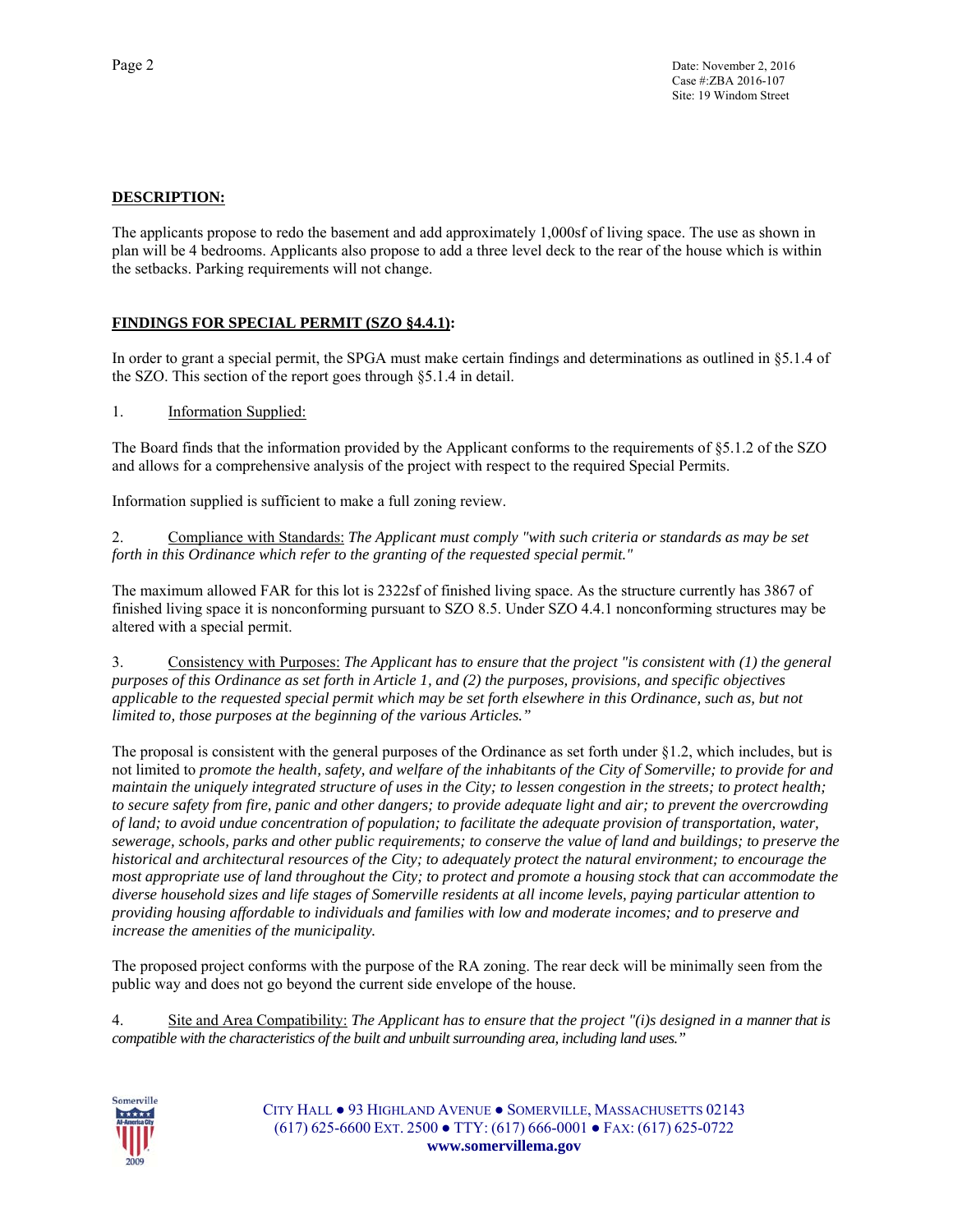The surrounding neighborhood consists of single and multi0-famili dwellings in 2.5 story structures. The proposed work requiring a special permit in the basement of the structure and will not impact the surrounding neighborhood, and is generally in keeping with the character of the existing structures. Many near-by structures have decks, however not many have 3-story decks.

- 5. Vehicular and pedestrian circulation: *There should be no change to current vehicular traffic.*
- 6. Fast food establishments: *N/A*
- 7. Housing Impact: Will not create adverse impacts on the stock of existing affordable housing.

8. Impact on Affordable Housing: *In conjunction with its decision to grant or deny a special permit for a structure of four or more units of housing, the SPGA shall make a finding and determination as to how implementation of the project would increase, decrease, or leave unchanged the number of units of rental and home ownership housing that are affordable to households with low or moderate incomes, as defined by HUD, for different sized households and units.*

No Impacts to Affordable Housing.

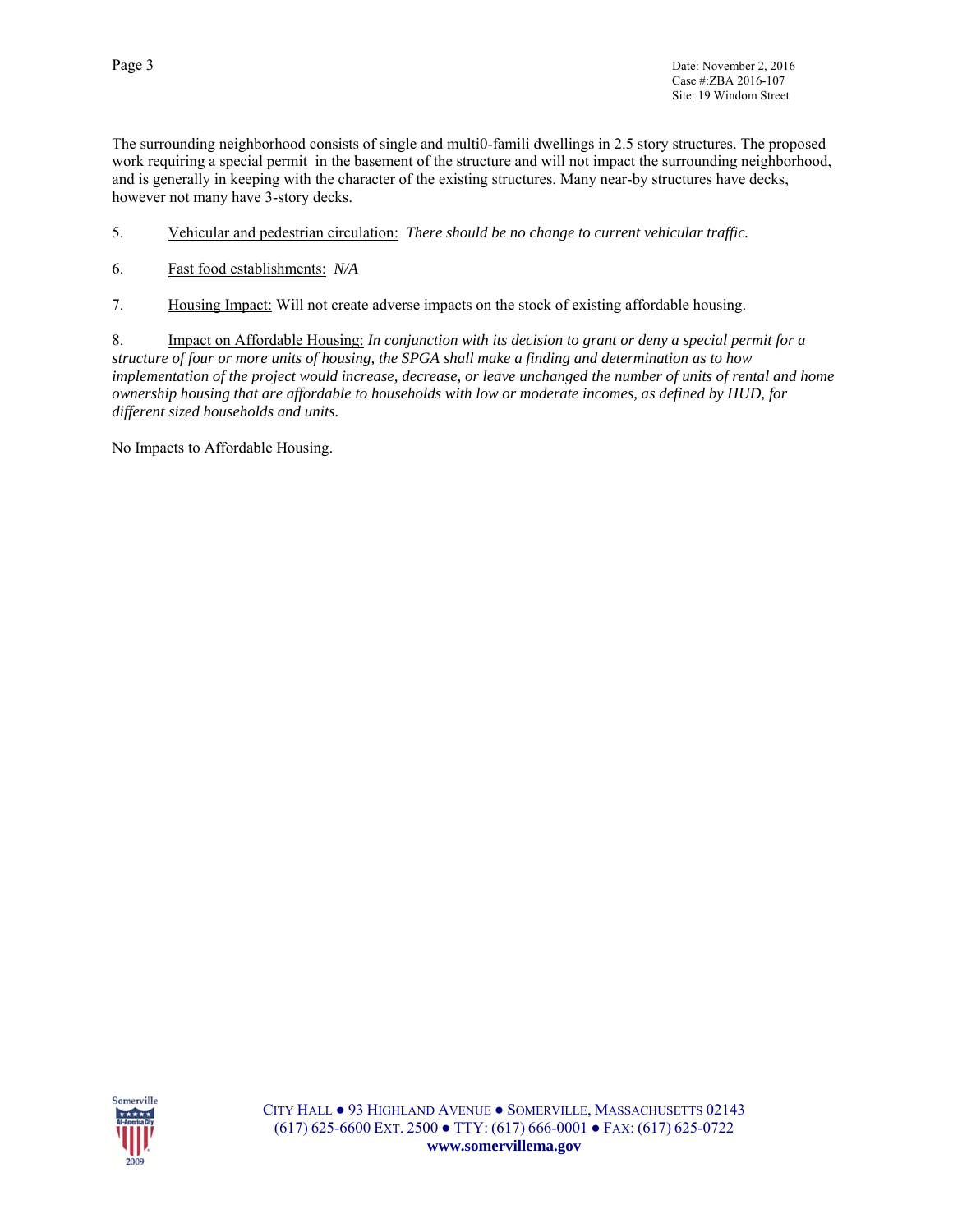#### **DECISION:**

Present and sitting were Members Orsola Susan Fontano, Richard Rossetti, Danielle Evans, Elaine Severino and Anne Brockelman with Josh Safdie absent. Upon making the above findings, Richard Rossetti made a motion to approve the request for a Special Permit. Elaine Severino seconded the motion. Wherefore the Zoning Board of Appeals voted **5-0** to **APPROVE** the request. In addition the following conditions were attached:

| $\#$           | <b>Condition</b>                                                                                                                                                                                                                                                                                                               |                                                                | <b>Timeframe</b><br>for<br><b>Compliance</b> | <b>Verified</b><br>(initial) | <b>Notes</b> |
|----------------|--------------------------------------------------------------------------------------------------------------------------------------------------------------------------------------------------------------------------------------------------------------------------------------------------------------------------------|----------------------------------------------------------------|----------------------------------------------|------------------------------|--------------|
|                | This approval is based upon the following application<br>materials and the plans submitted by the Applicant:                                                                                                                                                                                                                   | BP/CO                                                          | ISD/Plng.                                    |                              |              |
|                | Date (Stamp Date)                                                                                                                                                                                                                                                                                                              | <b>Submission</b>                                              |                                              |                              |              |
|                | 9.1.16                                                                                                                                                                                                                                                                                                                         | Initial application<br>submitted to the City<br>Clerk's Office |                                              |                              |              |
|                | 8.18.16                                                                                                                                                                                                                                                                                                                        | Modified plans submitted<br>to OSPCD (page numbers)            |                                              |                              |              |
|                | 8.8.16                                                                                                                                                                                                                                                                                                                         | Modified plans submitted<br>to OSPCD (page numbers)            |                                              |                              |              |
|                | Any changes to the approved plans that are not <i>de minimis</i><br>must receive SPGA approval.                                                                                                                                                                                                                                |                                                                |                                              |                              |              |
|                |                                                                                                                                                                                                                                                                                                                                |                                                                |                                              |                              |              |
| 1              |                                                                                                                                                                                                                                                                                                                                | Final material samples shall be provided prior to permitting   | <b>BP</b>                                    | <b>ISD</b>                   |              |
| $\overline{2}$ | The basement shall not be used as a residence unless zoning<br>changes                                                                                                                                                                                                                                                         |                                                                | CO/Cont                                      | ISD/Plng                     |              |
| 3              | There shall not be a bedroom in the basement                                                                                                                                                                                                                                                                                   |                                                                |                                              |                              |              |
| $\overline{4}$ | The Applicant or Owner shall meet the Fire Prevention<br>Bureau's requirements.                                                                                                                                                                                                                                                |                                                                | CO                                           | <b>FP</b>                    |              |
| 5              | All construction materials and equipment must be stored<br>onsite. If occupancy of the street layout is required, such<br>occupancy must be in conformance with the requirements of<br>the Manual on Uniform Traffic Control Devices and the<br>prior approval of the Traffic and Parking Department must<br>be obtained.      |                                                                | During<br>Construction                       | T&P                          |              |
|                |                                                                                                                                                                                                                                                                                                                                |                                                                |                                              |                              |              |
|                | <b>Final Sign-Off</b><br>The Applicant shall contact Planning Staff at least five<br>working days in advance of a request for a final inspection<br>by Inspectional Services to ensure the proposal was<br>constructed in accordance with the plans and information<br>submitted and the conditions attached to this approval. |                                                                | Final sign<br>off                            | Plng.                        |              |